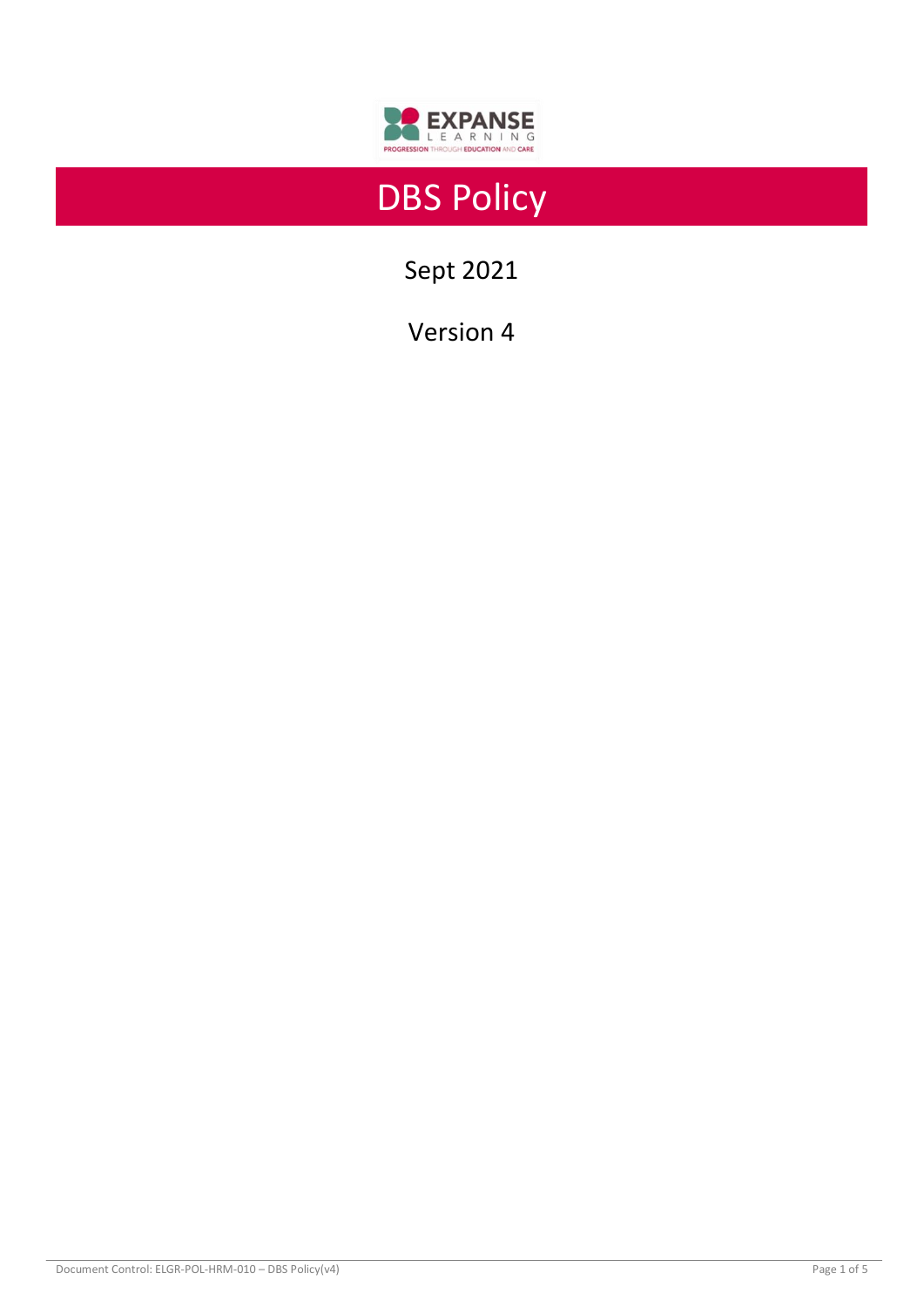# **1. Scope**

All employees of Expanse Learning

## **2. Policy statement**

The safety of children and young people is paramount, and Expanse Group is committed to implementing the Disclosure and Barring (DBS) procedures and arrangements. We will comply with the DBS Code of Practice and Data Protection Act (2018) regarding the correct handling, use, storage, retention and disposal of Certificates.

The DBS (formerly the CRB Agency) was set up by the Home Office to improve access to criminal record checks for employment related purposes and to help organisations make safer recruitment decisions; this applies to staff with access to children under 18 years of age, vulnerable adults or other positions of trust that fall within the Rehabilitation of Offenders Act 1974. The DBS and the Independent Safeguarding Authority (ISA) both became part of the Disclosure and Barring Service (DBS) in December 2012.

The DBS Code of Practice requires Expanse Group to have a written policy and procedure on the recruitment of people with a criminal record[1] and to ensure anyone applying for a job at Expanse Group receives a copy. Expanse Group is committed to the principle of equal opportunities and, subject to the overriding consideration of protecting children, we will endeavour to prevent unfair discrimination against those with a criminal record.

This policy applies to the appointment of all employees, paid and unpaid, including volunteers, supply staff and peripatetic staff. It is designed to assist in ensuring that all persons working at Expanse Group are trustworthy and reliable and are not subject to any offences, which are a risk to our students.

This policy is designed to supplement the Safer Recruitment Policy and Procedure.

# **3. Procedure**

# **Disclosure and Barring Scheme and Background**

The original Vetting and Barring Scheme was introduced in 2009. The Scheme was one of the recommendations made by the Bichard Report into the Soham murders and was implemented by the Safeguarding Vulnerable Groups Act 2006. There were originally two bodies involved in the Scheme:

- $\circ$  The Independent Safeguarding Authority (ISA) responsible for making all barring decisions relating to individuals and for the upkeep of the lists of barred individuals.
- $\circ$  The Criminal Records Bureau (CRB) a processing function relating to the barred list and the online police database.

In 2010 the Government commenced a review of the Scheme and changes were implemented in the Protection of Freedoms Act 2012. From December 2012 the ISA and CRB merged to form the Disclosure and Barring Service (DBS). Many parts of this Scheme remain unchanged, in particular it is a criminal offence:

- $\circ$  for an employer to knowingly employ (either on a paid or voluntary basis) a barred person in Regulated Activity.
- to allow someone to work in Regulated Activity without carrying out the required checks. Where a person is removed from Regulated Activity by an employer because the person has caused harm to a child or a vulnerable adult, the ISA must be notified.

## **4. Regulated Activity**

Any position undertaken at, or on behalf of Expanse Group, will amount to "regulated activity" if it is carried out:

- o frequently, meaning once a week or more; or
- o overnight, meaning between 2.00 am and 6.00 am; or
- o satisfies the "period condition", meaning four times or more in a 30 day period; and
- o provides the opportunity for contact with children.

Roles which are carried out on an unpaid / voluntary basis will only amount to regulated activity if, in addition to the above, they are carried out on an unsupervised basis.

Expanse Group is not permitted to check the Children's Barred List unless an individual will be engaging in "regulated activity". Expanse Group is required to carry out an enhanced DBS check for all staff, supply staff and governors who will be engaging in regulated activity. However, Expanse Group can also carry out an enhanced DBS check on a person who would be carrying out regulated activity but for the fact that they do not carry out their duties frequently enough i.e. roles which would amount to regulated activity if carried out more frequently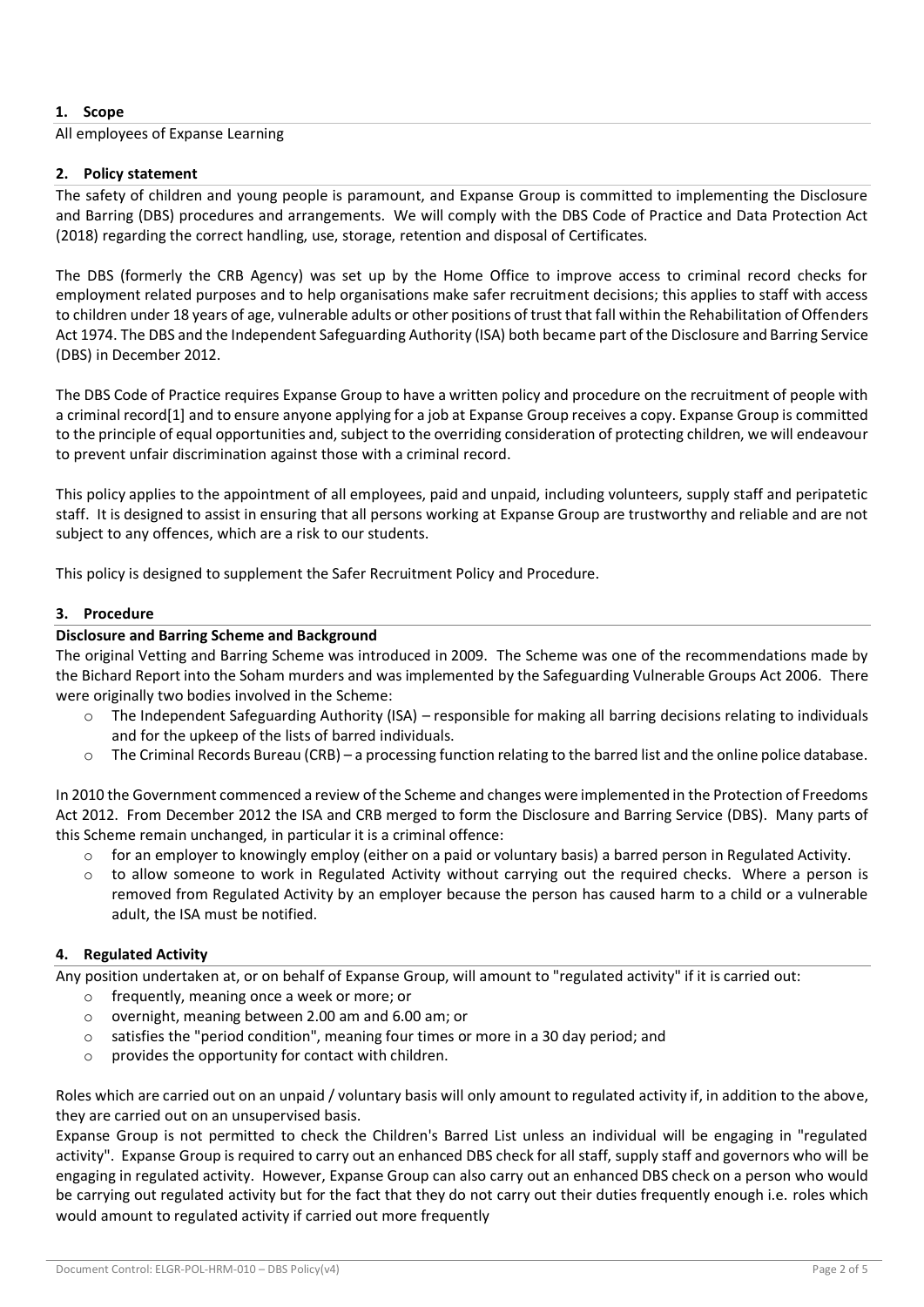# **5. Enhanced Certificates**

All Expanse Group's DBS Certificates will be at an Enhanced level. This involves an extra level of check with local police force records in addition to checks with the Police National Computer and the government department lists held by the Department for Children, Schools and Families and Department of Health, where appropriate. The government's safer recruitment initiative stipulates that all staff in an educational establishment must have an enhanced Certificate.

## **6. DBS Update Service**

The online DBS Update Service allows:

- o Applicants to keep their DBS certificates up-to-date
- o Employers to do an instance DBS check against a DBS certificate previously issued.

When the applicant initially applies for a DBS check they can register to use the Update Service with a registration cost of £13 per year. There is no charge if the applicant is a volunteer.

The DBS tracking service can be used:

- o to check the progress of the DBS certificate.
- o Where an applicant subscribes to the DBS Update Service the applicant must give consent to Expanse Group to check there have not been changes since the issue of a disclosure certificate.
- $\circ$  To check a DBS Certificate status online Expanse Group will obtain the applicant's permission in the first instance. Expanse Group can then see the results from the check straight away.

## **7. Recruitment of staff**

Job applicants will be asked to state any convictions on their application form. Those invited to attend an interview will be advised in writing that relevant criminal convictions will be discussed at the interview in order to assess job-related risks. Applicants are encouraged to submit written details, dates and any other relevant information, in confidence, to the Human Resources Department, who will ensure the security of this sensitive information.

To speed up the recruitment process, applicants invited to attend an interview will be asked to bring the relevant ID with them to be verified by the interviewing officers.

Expanse Group will apply for a DBS Certificate only for applicants offered a position. The information obtained will be used to help establish whether that person has a background that might make him/her unsuitable for the job or voluntary position in question. Expanse Group will not apply to the DBS Certificate to run a check without the knowledge and consent of the person concerned.

If a DBS Certificate reveals any convictions Expanse Group will follow a fair process. Please see Recruitment of Ex-offenders' policy and procedure.

## **8. Check on staff recruited from abroad**

All new employees where persons have lived outside the UK are subject to additional checks in accordance with Immigration, Asylum and Nationality Act 2006. Expanse Group, in accordance with the UK Border Agency Code of Practice, will, if applicable, sponsor all new foreign members of staff (see Certificate of Sponsorship section).

In addition, applicants who have lived/travelled abroad for more than 3 months will need to obtain a police check from the relevant Country.

## **9. Renewal of DBS Certificates**

The DBS Certificate does not recommend a specific renewal interval for DBS checks. However, it is Expanse Group's policy to renew all DBS Certificates every three years.

## **10. Prohibition Order**

Prohibition Order means that the person concerned is not allowed to undertake unsupervised teaching work in schools. Where an individual is prohibited, their name and details will appear on the Prohibited List. A Prohibition Order is a lifetime ban.

As part of the Safeguarding Checks, and in addition to the DBS Certificate, a check will be undertaken on all applicants that have been teaching profession against the Prohibited List.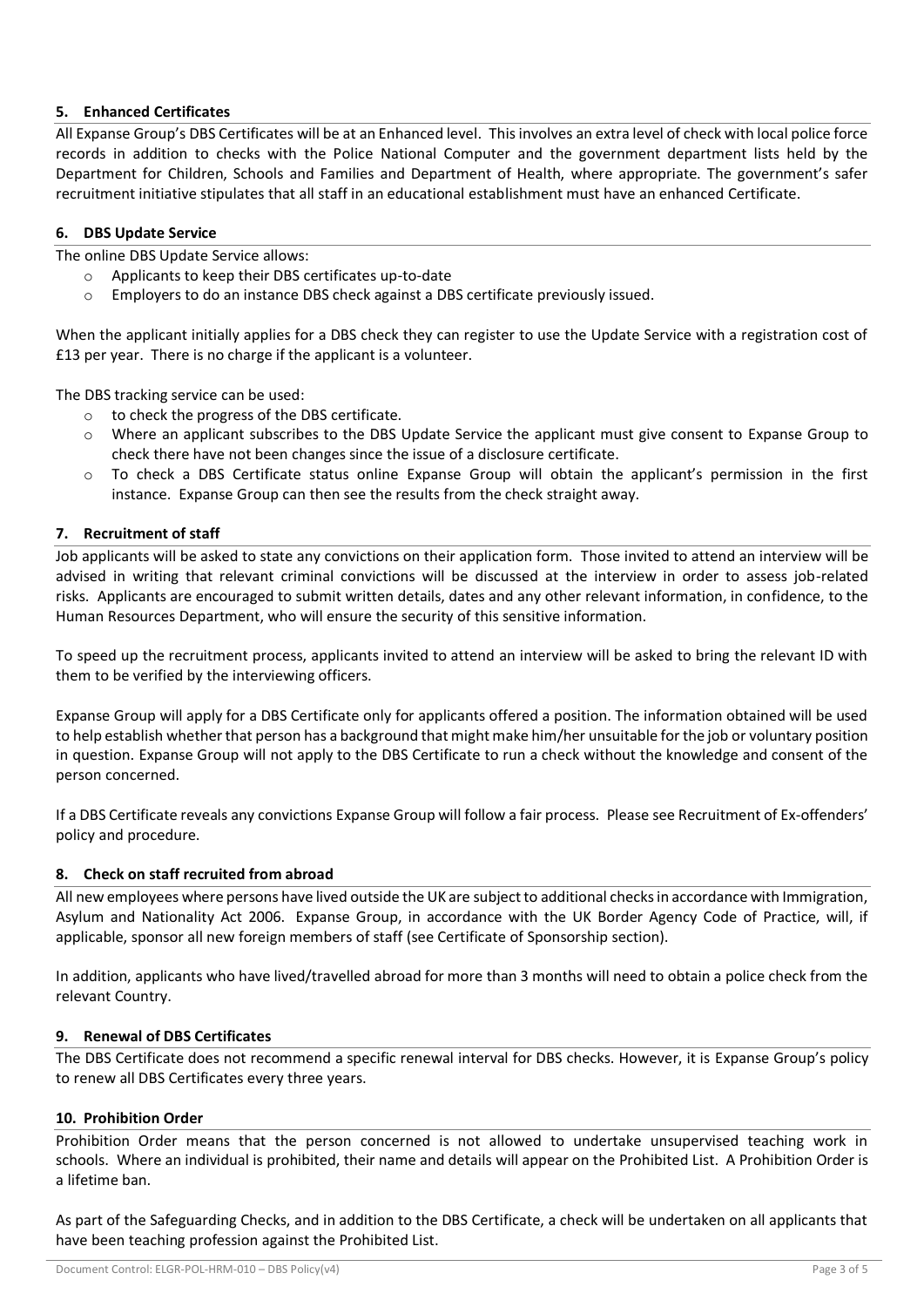### **11. Storage and access**

DBS Certificate information will be kept in a locked cabinet with access strictly limited to those who are entitled to see it as part of their duties. It is a criminal offence to pass this information to anyone who is not entitled to receive it.

### **12. Usage**

Certificate information is used only for the specific purpose for which it was requested and for which the applicant's full consent has been given.

#### **13. Retention**

Once a recruitment (or other relevant) decision has been made, we retain DBS Certificate information generally for a period of up to six months. This is to allow time to consider and resolve any disputes or complaints. If, in exceptional circumstances, it is considered necessary to keep the information for longer, we will consult the DBS, taking data protection and human rights issues into consideration.

#### **14. Disposal**

Once the retention period has elapsed, any Certificate information will be destroyed by secure means, i.e. by shredding, pulping or burning. We will not keep a copy of the Certificate or record its contents. We will however, keep a record of the date of issue of a Certificate, the name of the subject, the type of Certificate requested, the position for which it was requested, the unique reference number of the Certificate and the details of the recruitment decision taken.

# *[1] A criminal record is a record of a person's convictions, whether spent or unspent, under the Rehabilitation of Offenders Act 1974, cautions, reprimands, final warnings and other non-conviction information such as acquittals*

#### **15. Monitoring and Review**

The effectiveness of this policy will be reviewed annually.

| <b>Impact of non-compliance</b>            |            |                 |                                                                                                     |                          |                    |
|--------------------------------------------|------------|-----------------|-----------------------------------------------------------------------------------------------------|--------------------------|--------------------|
| Staff:                                     |            |                 | Disciplinary action, Support, Action Plan                                                           |                          |                    |
| Student:                                   |            |                 | Not applicable                                                                                      |                          |                    |
| Legislation/organisational:                |            |                 | statutory and non-regulated compliance. Prosecution, Staff Retention, Poor employee performance etc |                          |                    |
| Compliance lead:                           |            |                 | <b>Shared Services</b>                                                                              |                          |                    |
| <b>Policy Reference:</b>                   |            |                 | EGL-POL-HRM-010                                                                                     |                          |                    |
| Version:                                   |            |                 | 4                                                                                                   |                          |                    |
| <b>Agreed policy location:</b>             |            |                 | DatabridgeMIS                                                                                       |                          |                    |
| Does the policy require Governor approval? |            |                 | No                                                                                                  |                          |                    |
|                                            |            |                 |                                                                                                     |                          |                    |
| <b>Approval</b>                            |            |                 |                                                                                                     |                          |                    |
| <b>Prepared by</b>                         |            |                 | Approved by                                                                                         | <b>Counter Signatory</b> |                    |
| <b>Scott Roberts</b>                       |            |                 | <b>Tony Brown</b>                                                                                   | Karl Wane                |                    |
| 01/09/2021                                 |            |                 | 01/09/2021                                                                                          | 01/09/2021               |                    |
|                                            |            |                 |                                                                                                     |                          |                    |
| <b>Head of Shared Services</b>             |            |                 | CEO                                                                                                 | Director of College      |                    |
| <b>Version Control</b>                     |            |                 |                                                                                                     |                          |                    |
| Version                                    | Date       | Revision        |                                                                                                     |                          | <b>Review Date</b> |
| 3                                          | 01/09/2020 | Policy Review   |                                                                                                     |                          | 31/08/2021         |
| 4                                          | 01/09/2021 | Policy Reviewed |                                                                                                     |                          | 31/08/2022         |
| 5                                          |            |                 |                                                                                                     |                          |                    |
| 6                                          |            |                 |                                                                                                     |                          |                    |
| $\overline{z}$                             |            |                 |                                                                                                     |                          |                    |
|                                            |            |                 |                                                                                                     |                          |                    |